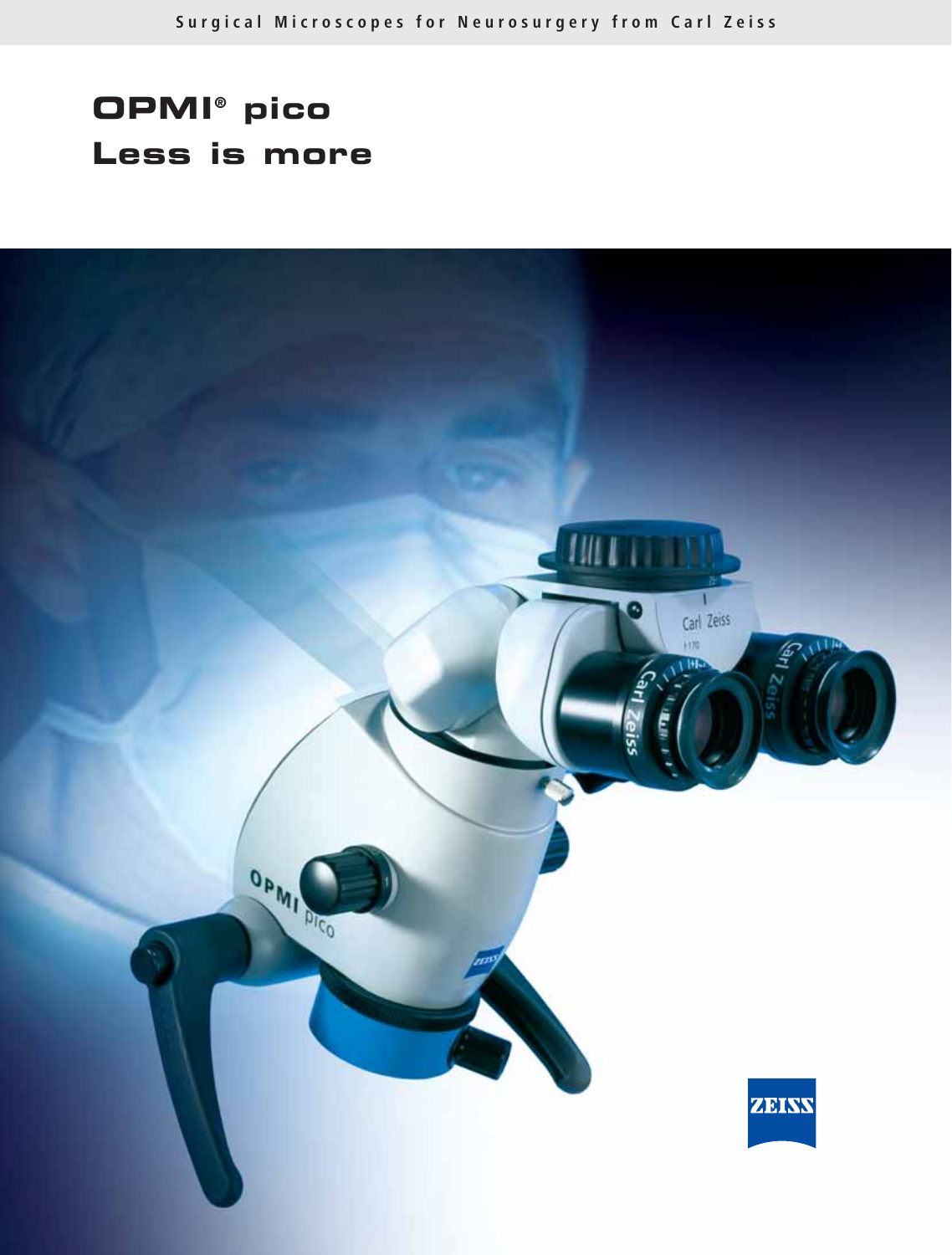## **OPMI pico. Perfection in optics, technology and application.**

OPANI

 $\Delta$ 



*The following images show the OPMI pico in the Posterior Fossa (top) and the common cranial (semi-seated, below) positions.*



*Four eyes see more than two. Optional stereo coobservation.*

cal Tell

**ZEISS**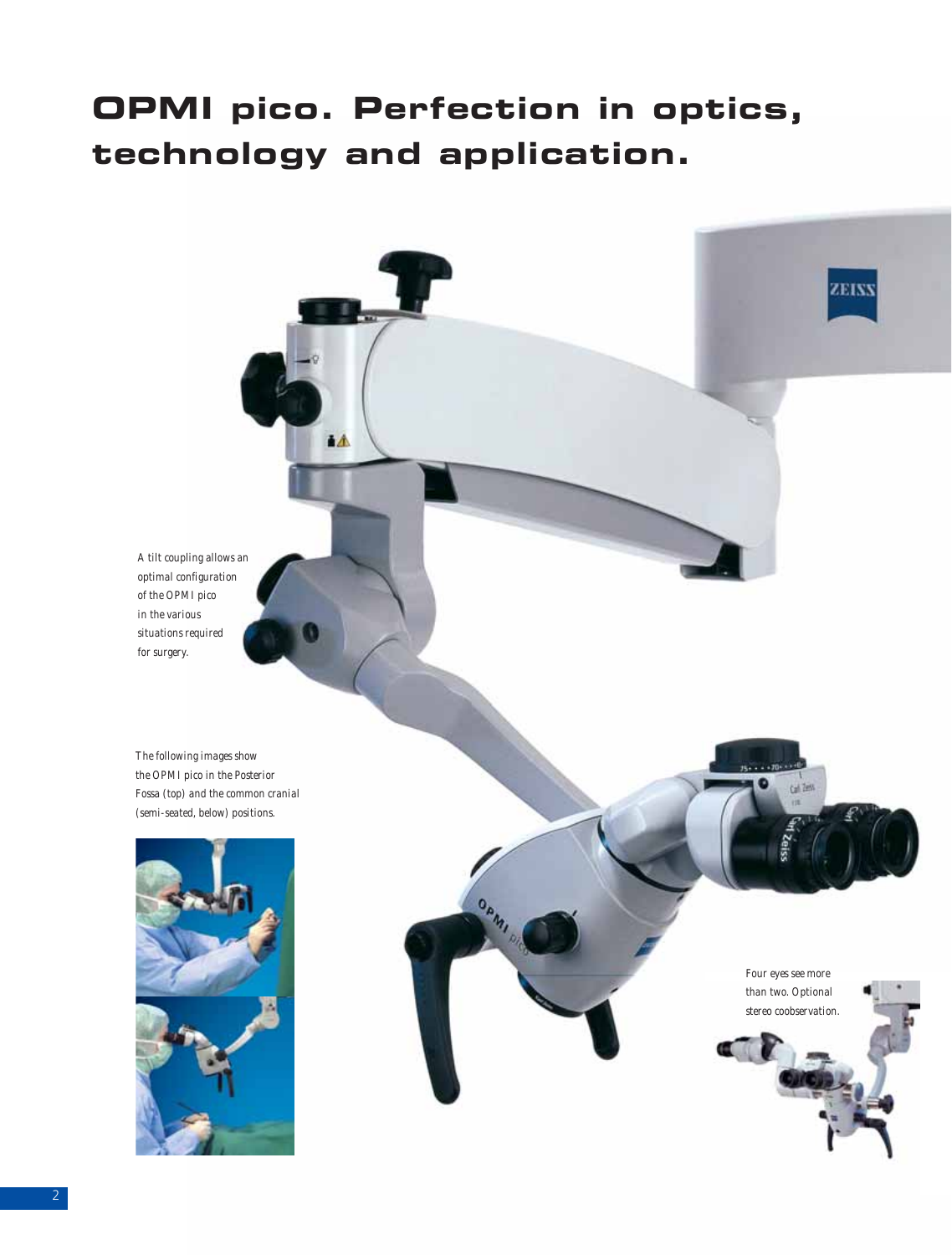

The OPMI pico offers the neurosurgeon a powerful, easy to use and expandable platform.

The benefits of the system are:

- **Easy handling in a reliable** package
- **•** Brilliant, apochromatic optics with a 5-step magnification changer
- **Flexible and comfortable** positioning for the surgeon in all situations thanks to the inclinable 180° binocular tube
- **Coaxial illumination with an** integrated backup lamp ensures optimal lighting in all procedures
- **•** Optional stereo coobservation tube attaches to the right or left using a beam splitter
- Various objective lenses, also with fine focus function, provide the correct working distance for the procedure being performed
- **•** Three sturdy cases for easy, safe transportation

### **Technical Data**

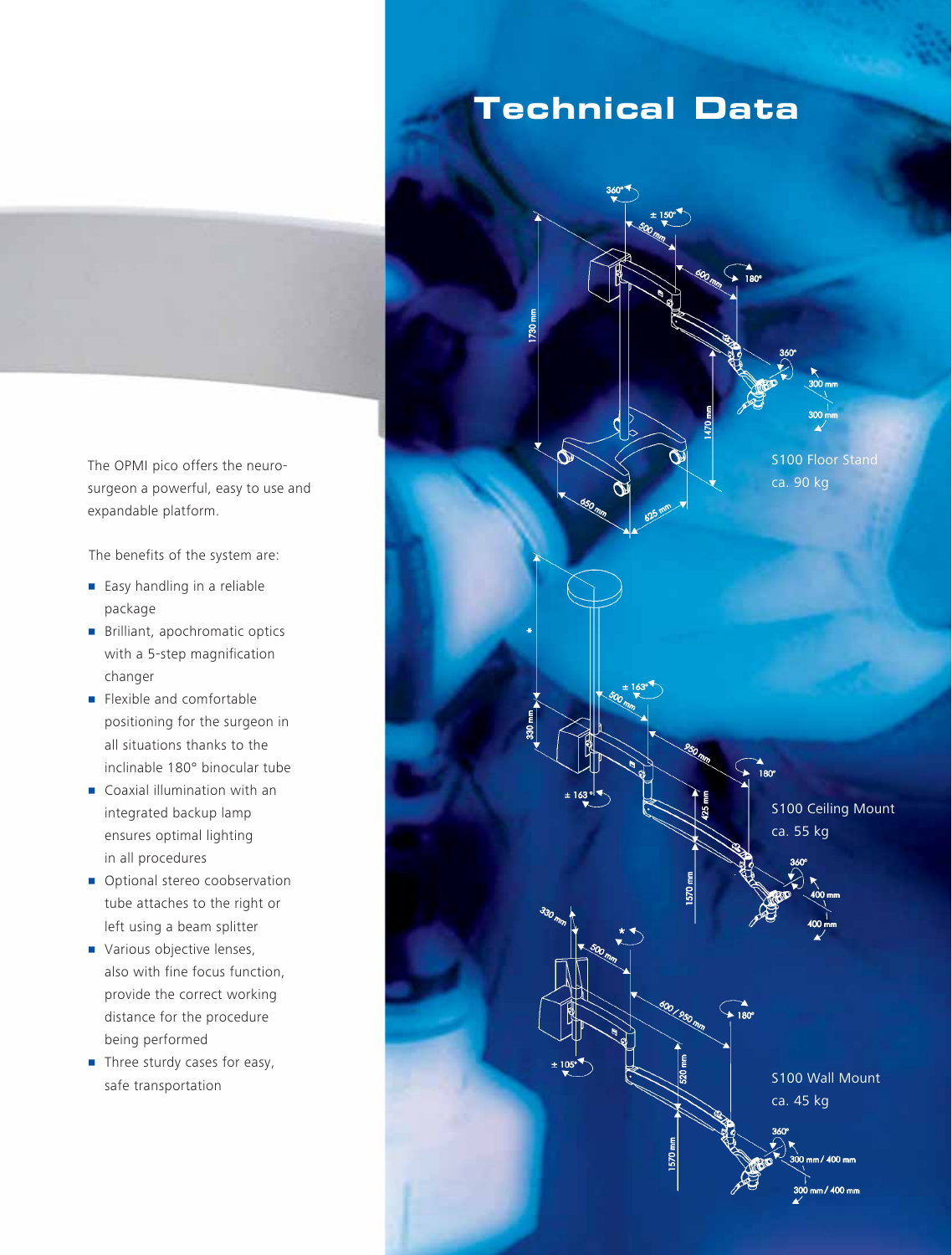### **OPMI® pico**

**Magnification** Manual magnification changer, 1:6 5 steps 0.4/0.6/1.0/1.6/2.5 Apochromatic Optics

**Objective Lenses** 200, 250, 300, 350, 400 mm Fine focus objective lenses: 200, 250, 300 mm

**Main Binocular Tube** Inclinable 0-180° with 10x/21B eyepieces

**S100 Floor stand/ Ceiling mount/Wall mount**

**Illumination and Backup Illumination** 12 V/100 W halogen illumination with 2 halogen reflector lamps or 12V/180W xenon illumination with 2 xenon lamps

**Line Voltage** 115/230 V ±10 %

**Line Frequency** 50-60 Hz

**Power Consumption** Halogen illumination 115 VAC max. 2.0 A 230 VAC max. 1.0 A

Xenon illumination 115 VAC max. 5.0 A 230 VAC max. 2.5 A

**Line Protection** Automatic Circuit Breaker

 $C \in$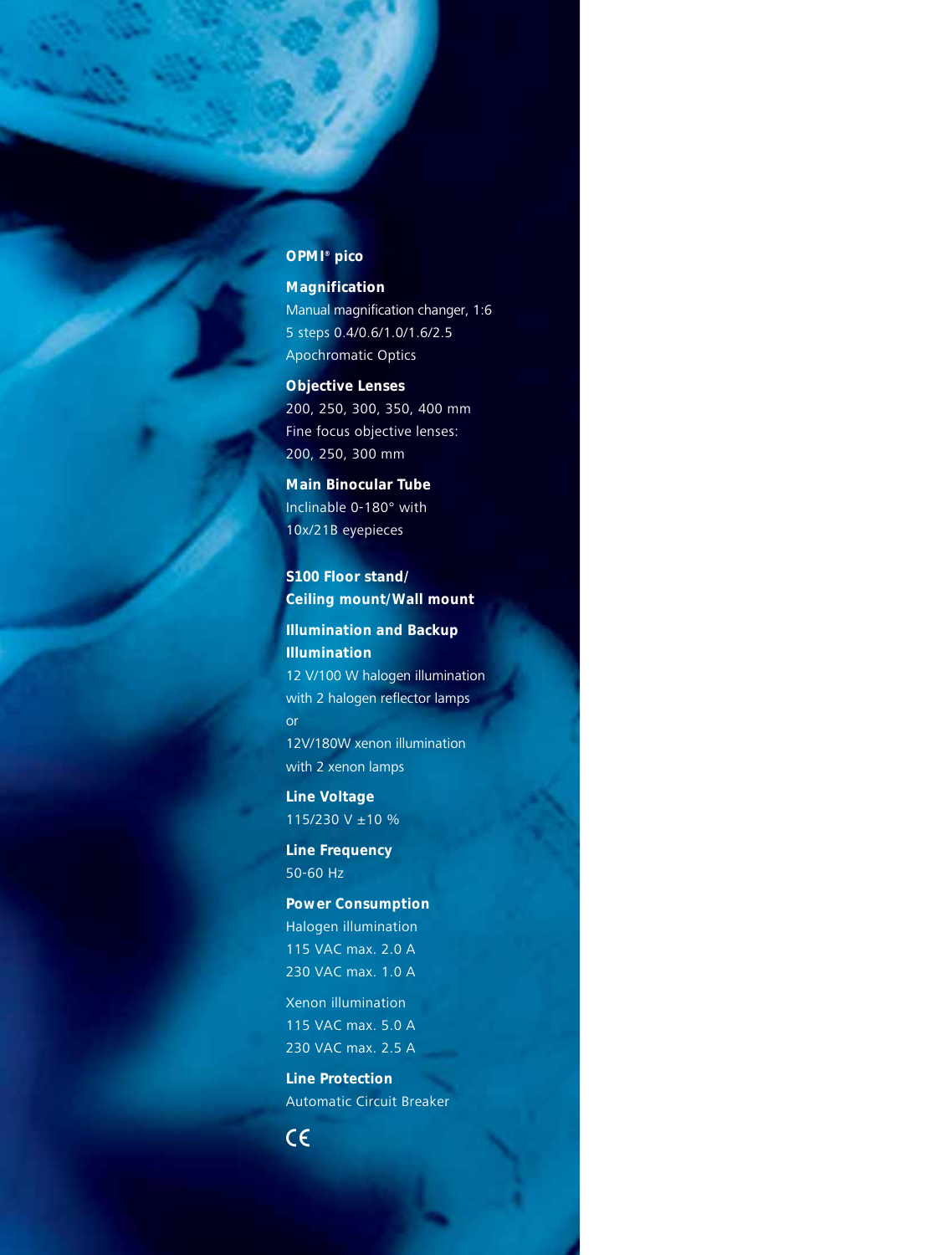*The optionally integratable 1CCD video camera MediLive® Primo is the surgeon's guarantee of effective patient education and outstanding image documentation. With the Digital Interface (option) videos can be easily captured and still images stored.*